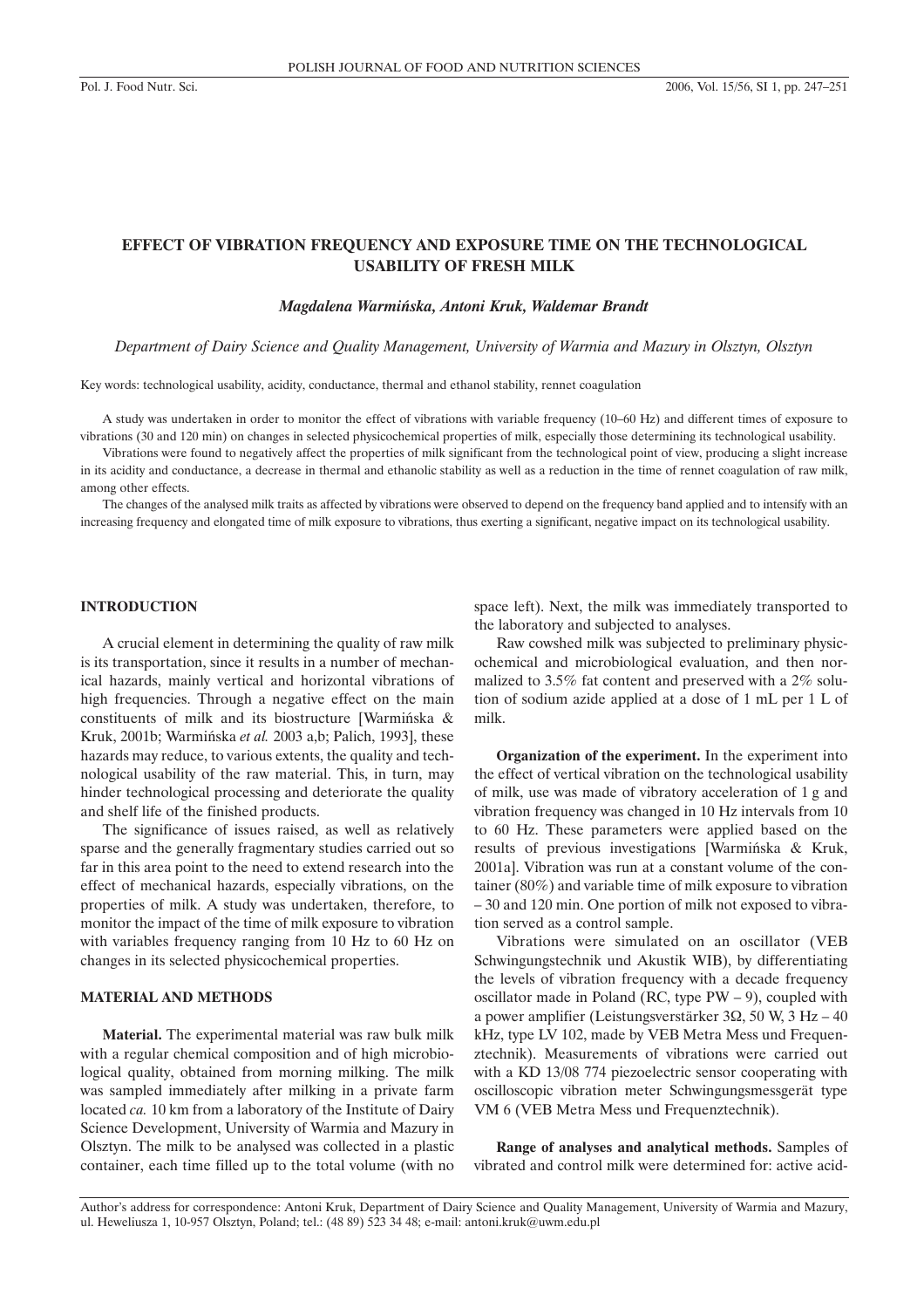ity with a CG 840 pH-meter and potential acidity °SH; conductance with an inoLab Cond Level 1 conductometer; ethanolic stability as the alcohol number by titration of 10 cm3 of milk with 96% ethyl alcohol [Kruk *et al.*, 1979]; thermal stability as the time of thermal coagulation of milk at a temperature of 140°C [Kruk *et al.*, 1979], and rennet coagulation of milk with the method of Alais [1961].

The experimental data obtained were elaborated statistically. Changes in the analysed traits of milk depending on the frequency bands and exposure time applied were described with the use of the linear correlation coefficient of Pearson and the analysis of regression which demonstrated that in each case the changes of the traits analysed may be described with the following function:  $y=a+bx$ . The strength of the relationship between variables was expressed by means of correlation and determination coefficients.

### **RESULTS AND DISCUSSION**

The research was aimed at evaluating the effect of vibrations on changes in selected properties of milk, with special attention paid to those that affect its technological usability.

The impact of vibrations on milk properties is reflected in changes in milk acidity which is one of the key technological factors determining the behavior of milk in different production processes. The potential acidity of the examined milk samples exposed to vibrations was observed to increase with an increasing vibration frequency and elongated time of exposure, reaching values higher than the initial ones by 0.8 °SH on average after 120 min of milk exposure to vibrations with a frequency of 60 Hz (Figure 1A).

Changes in the active acidity of milk subjected to vibration were the living image of the changes in the potential acidity, since pH values of milk were reported to decrease with an increased frequency of vibration and extended exposure time. Vibrations decreased the pH values at higher frequencies After 30-min vibration at a frequency of 60 Hz, the pH value of milk dropped to 6.70, whereas in the control sample it accounted for 6.78. The elongation of the time of exposure to vibration up to 120 min resulted in a successive pH decrease, *i.e.* to a value of 6.64 (Figure 1B).

The reason for changes in milk acidity, as affected by its exposure to mechanical hazard, is probably the unfolding of protein molecules and the resulting exposure of the polar group. All negatively-charged groups exposed outside the protein molecules determine the potential of the system and, consequently, its stability. The unfolding of protein structure is accompanied by interactions of proteins and the formation of new bonds. The unfolded protein may form new hydrogen and hydrophobic bonds between several protein molecules. As a result of these interactions, the surface of micelles is covered with whey proteins or aggregates of these proteins. This results in an increased number of positive charges of protein and decreases the availability of the polar groups of colloidal calcium caseinate [Singh & Creamer, 1991; Palich, 1993].

The changes in milk acidity observed in the study are also likely to result from alterations in the salt system as affected by vibrations [Warmiñska *et al.,* 2001b]. The level



FIGURE 1. Changes in acidity depending on vibration frequency and time of milk exposure to vibration ( $\blacksquare$  exposure time 30 min,  $\lozenge$  exposure time 120 min,  $\triangle$  control sample).

and proportions of soluble salts in milk affect, to a great extent, its acidity. A special role is ascribed to the level of soluble phosphates and citrates as well as  $Ca^{2+}$  ions. A part of micellar calcium phosphate, while being transferred to a soluble phase as a result of vibrations, increases the concentration of  $Ca^{2+}$  ions and, by breaking the structure of micelles, considerably affects the acidity of milk.

One of milk quality attributes, in respect of its technological usability, may be its conductance (electrical conductivity). This property of milk is the converse of resistance encountered by the electric current flowing through a solution in which ionic migration enables the transfer of some electrical load [Mabrook & Petty, 2003].

It was demonstrated that the effect of a mechanical stimulus on milk may also increase its conductivity. The changes observed in conductivity values were relatively small at low vibration frequencies and intensified with increasing frequency of vibrations, yet their higher values were observed at longer exposure times. After milk exposure to vibrations at a frequency of 60 Hz, the value of conductivity increased from 4.13 mS/cm in the control sample to 4.69 mS/cm in milk after 30 min of vibrations and to 4.81 mS/cm in milk exposed to vibration for 120 min (Figure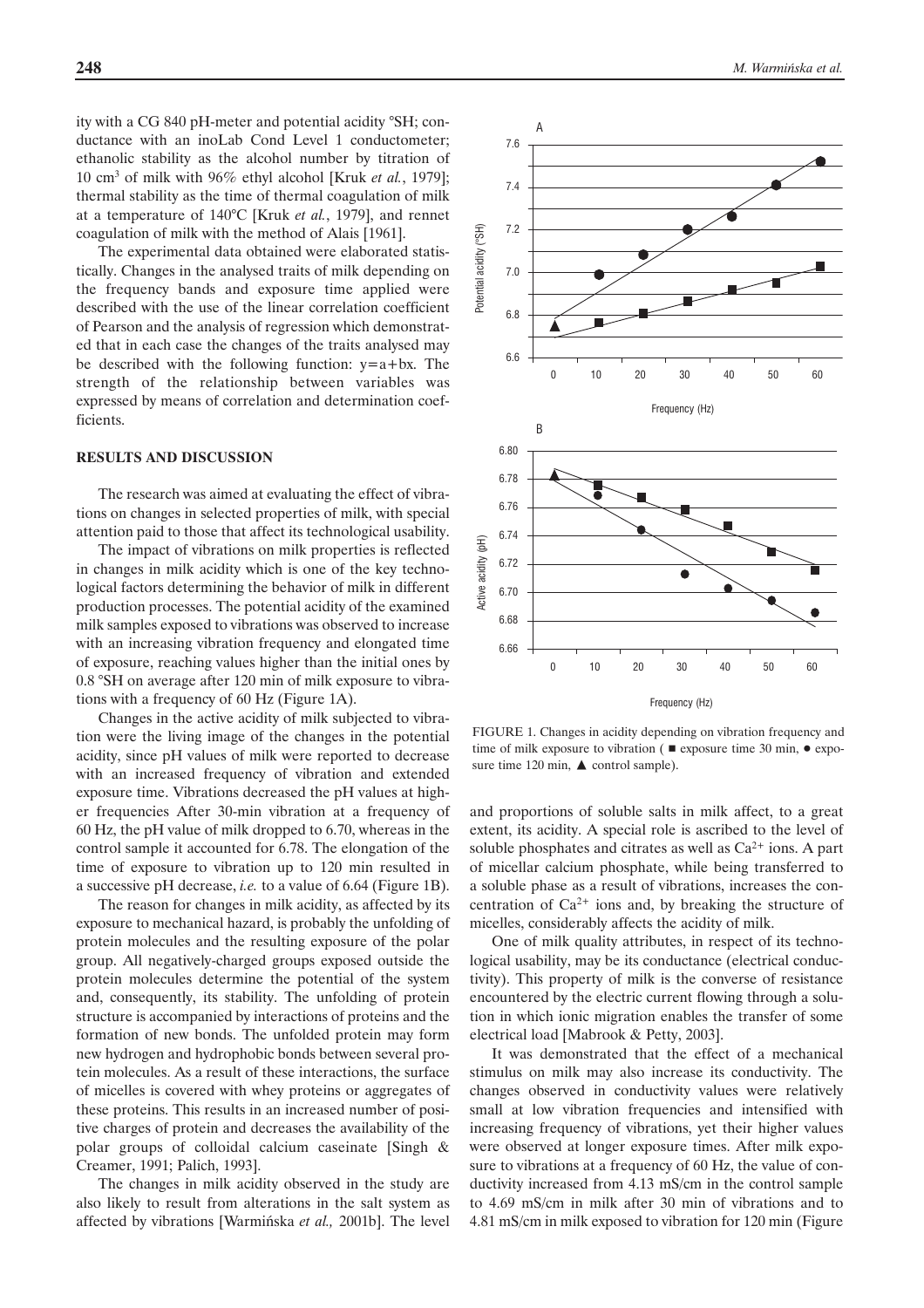

FIGURE 2. Changes in electrical conductivity depending on vibration frequency and time of milk exposure to vibration  $($   $\blacksquare$  exposure time 30 min,  $\bullet$  exposure time 120 min,  $\blacktriangle$  control sample).

2). The changes in milk conductivity as affected by vibrations result from the increased acidity of milk [Chmielowski & Rak, 1996] and alterations in the salt system (a higher concentration of Ca2+ ions) [Warmiñska *et al.,* 2003b].

The next stage of the experiment was aimed at monitoring changes in heat and ethanolic stability of milk as a result of milk exposure to vibrations.

The results obtained clearly point to the negative effect of vibrations on the heat stability of milk proteins. With an increasing frequency of vibrations and extended time of exposure, its initial value was subject to a systematic decline. Vibrations spanning 120 min at a frequency of 60 Hz resulted in a reduction of the time of milk coagulation by as mach as 40% on average (Figure 3A).

Similar relationships were reported for the ethanolic stability. The increased vibration frequency caused a systematic decrease in the alcoholic value (Figure 4B).

The heat and ethanolic stability of fresh raw milk are determined by a number of factors, including: ionic concentration  $(H^+, Na^+, Ca^{2+}, Mg^{2+},$  citrate and phosphate ions), ratios and contents of nitrogen compounds (casein and its fractions, whey proteins, non-protein compounds) and the total content and composition of salts (calcium, magnesium, citrates, phosphates). These properties are not affected by the natural acidity of milk, however, any change in its value (especially an increase) results in a significant decrease in milk stability [Czerniewicz *et al.*, 1999, 2000].

The changes in the ethanolic and heat stability observed in the research were significantly correlated with changes in the acidity of milk exposed to vibrations. A part of micellar calcium phosphate, while being transferred to a soluble phase as a result of vibrations, increases the concentration of  $Ca^{2+}$ ions, breaks the structure of micelles and reduces the degree of their hydration [Warmiñska *et al.*, 2003 a, b]. An extremely important constituent of milk, determining its stability, are whey proteins which under the influence of alcohol and temperature are subject to denaturation, form aggregates and react with casein. Their significance in the coagulation process is linked with their impact on casein's structure and depends on the initial pH of milk. A change in pH leads to alterations in hydrophobic interactions, consequently resulting in changes of casein stability [Czerniewicz *et al.,* 1999].



FIGURE 3. Changes in heat stability (A) and ethanolic stability (B) depending on vibration frequency and time of milk exposure to vibration ( $\blacksquare$  exposure time 30 min,  $\lozenge$  exposure time 120 min,  $\blacktriangle$  control sample).

In this study, an attempt was made to determine the changes in rennet coagulation of milk exposed to vibrations. The time of rennet coagulation of milk appeared to shorten with an increasing frequency and extended time of vibration. At the highest vibration parameters, *i.e.* a frequency of 60 Hz and a 120-min exposure, the reduction in rennet coagulation time was considerable and reached 52.5% on average (Figure 4).

The coagulation process of milk is affected by multiple factors, mainly by the presence and concentration of calcium ions, active acidity, the size of casein micelles and contribution of their particular fractions. In the rennet coagulation of milk, a significant function is also ascribed to mineral compounds and forms they occur in, whereas medium pH has a direct link with the balance between salts bound with casein and ionized salts. An increase in milk acidity results in the stepwise ionization of calcium that is transferred to a solution and affects the shortening of milk coagulation time [Singh & Creamer, 1991].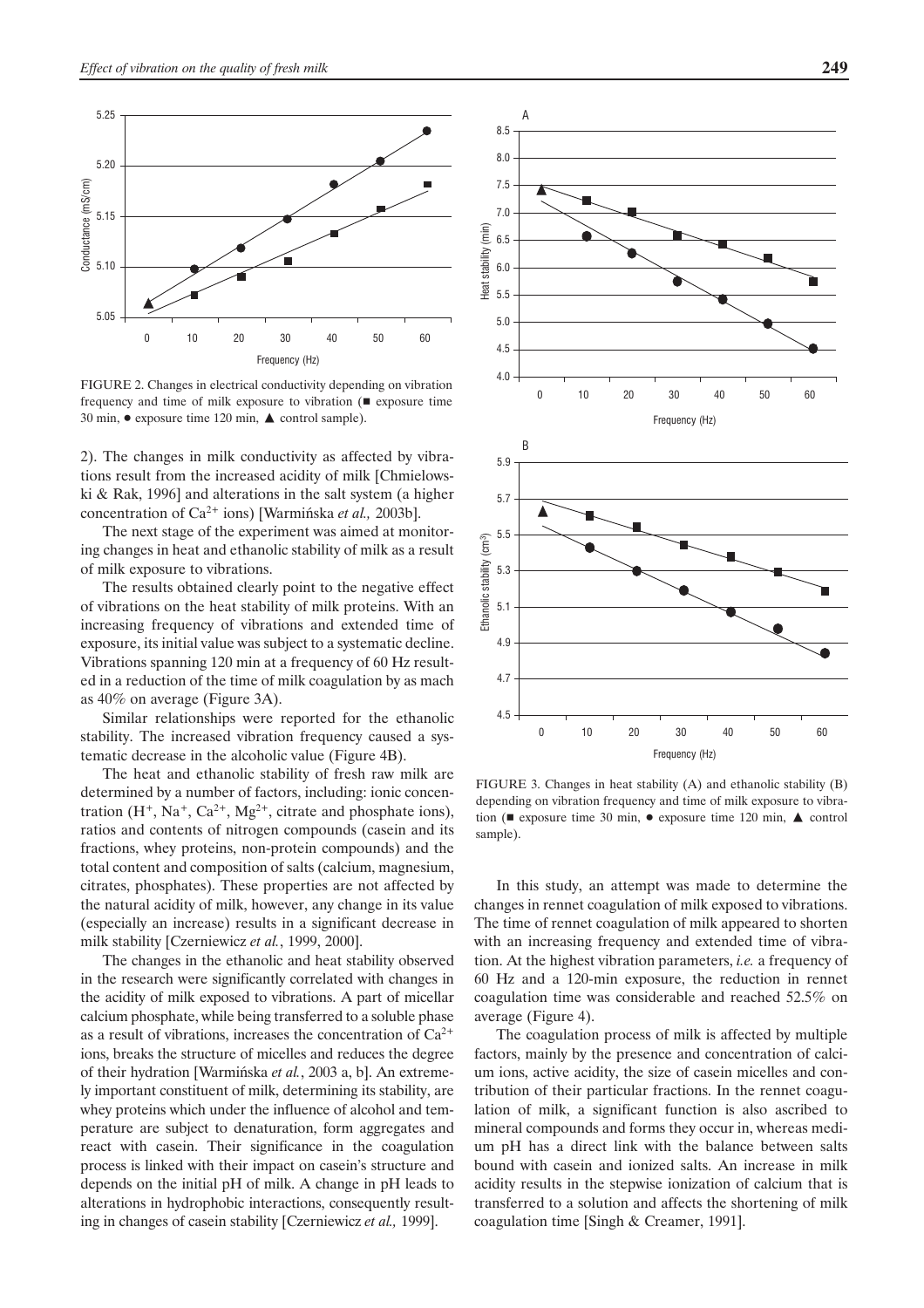

FIGURE 4. Changes in rennet coagulation depending on vibration frequency and time of milk exposure to vibration ( $\blacksquare$  exposure time 30 min,  $\bullet$  exposure time 120 min,  $\blacktriangle$  control sample).

The results obtained clearly indicate the negative impact of vibrations on the physicochemical properties of milk assayed, *i.e.* potential and active acidity, conductivity, and typical indicators of the technological usability of milk, including: heat and ethanolic stability as well as coagulation under the influence of rennet.

High coefficients of correlation and determination confirm strong correlations between the traits examined as well as frequency band and exposure time applied (Table 1).

TABLE 1. Regression analysis of the selected traits of milk exposed to vibration.

| Milk traits                 | Exposure   | Correlation | Determination |
|-----------------------------|------------|-------------|---------------|
|                             | time (min) | coefficient | coefficient   |
| Potential acidity (°SH)     | 30         | 0.99        | 0.99          |
|                             | 120        | 0.93        | 0.87          |
| Active acidity (pH)         | 30         | $-0.98$     | 0.97          |
|                             | 120        | $-0.97$     | 0.95          |
| Electrolytic conductivity   | 30         | 0.98        | 0.97          |
| (mS/cm)                     | 120        | 0.99        | 0.99          |
| Heat stability (min)        | 30         | $-0.99$     | 0.98          |
|                             | 120        | $-0.99$     | 0.98          |
| Ethanolic stability $(cm3)$ | 30         | $-0.99$     | 0.99          |
|                             | 120        | $-0.96$     | 0.92          |
| Rennet coagulation (min)    | 30         | $-0.99$     | 0.99          |
|                             | 120        | $-0.97$     | 0.95          |

# **CONCLUSIONS**

1. Changes in the physicochemical properties of milk

affected by vibrations are determined by the frequency band applied and intensify with an increasing frequency and extended time of milk exposure to vibration.

2. Vibration exerted an unfavorable effect on the basic physicochemical properties of milk, thus negatively affecting its technological usability.

## **REFERENCES**

- 1. Alais C., Science du lait et principes des techniques laitieres. 1961, Paris.
- 2. Chmielowski W., Rak L., Methods of detecting adulterations in milk and its products. Przegl. Mlecz., 1996, 4, 102–107 (in Polish).
- 3. Czerniewicz M., Kruk A., Kiełczewska K., Ethanol--induced changes in proteins and some mineral compounds of milk. Pol. J. Food Nutr. Sci., 1999, 8/49, 27–38.
- 4. Czerniewicz M., Kruk A., Kiełczewska K., Heat and ethanol stability and the urea level in raw milk. Natur. Sci., 2000, 6, 95–104.
- 5. Kruk A., Kisza J., Palich P., Comparison and evaluation of methods for determining thermal stability of meat. Zesz. Nauk. ART Olsztyn, Tech. Żywn., 1979, 15, 25–34, (in Polish).
- 6. Mabrook M.F., Petty M.C., Effect of composition on the electrical conductance of milk. J. Food Engin., 2003, 60, 321–325.
- 7. Palich P., Effect of vibration on changes in protein fraction of milk. Scientific Papers of Gdynia Maritime Academy, 1993, pp. 21–61 (in Polish).
- 8. Singh H., Creamer L.K., Aggregation and dissociation of milk protein in heated reconstituted concentrated skim milks. J. Food Sci., 1991, 56, 238–246.
- 9. Warmiñska M., Kruk A., Vibration in milk transportation. 2001a, 66/3 (b), 639–642.
- 10. Warmiñska M., Kruk A., Influence of vibrations on fatphase of milk. Med. Fac. Landbouww, 2001b, 66/3 (b), 643–645.
- 11. Warmiñska M., Kruk A., Brandt W., Changes in protein fraction of milk subjected to vibration. Comm. Agric. Appl. Biol. Sci., 2003a, 68/2 (b), 543–546.
- 12. Warmiñska M., Kruk A., Brandt W., The effect of vibration frequency on changes in the salt system of milk. Comm. Agric. Appl. Biol. Sci., 2003b, 68/2 (b), 547–550.